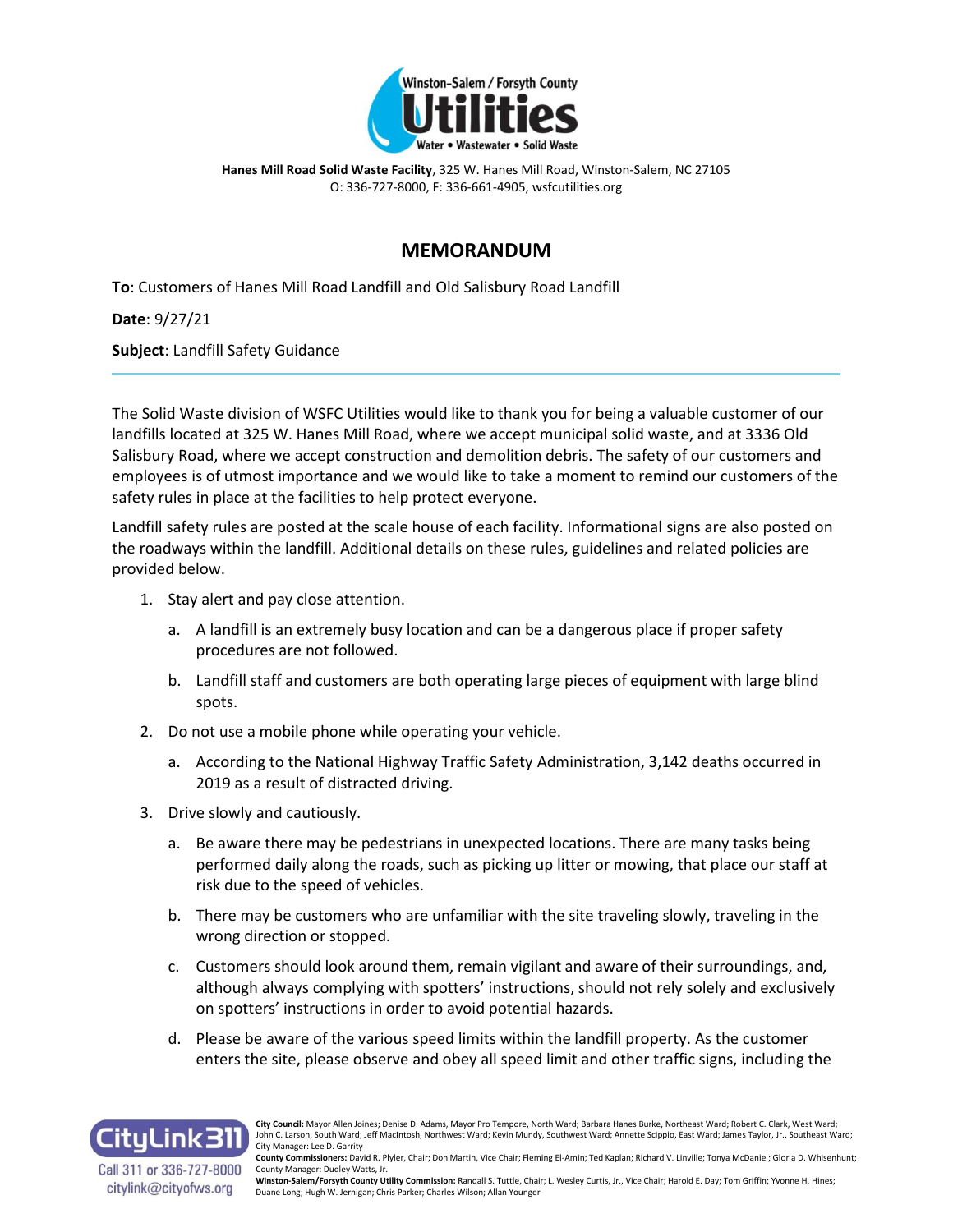stop sign located directly in front of the scales. Vehicles should come to a complete stop before the scales and should not exceed 5 mph as the vehicles pull onto/mount the scales.

- e. At Hanes Mill Road Landfill, vehicles may not exceed 35 mph on the paved portion of the landfill, after leaving the scale house area and before crossing the railroad tracks. After crossing over the railroad tracks, vehicles may not exceed 20 mph. At Old Salisbury Road Landfill, customers may not exceed 20 mph after they leave the scale house and prior to approaching the tipping floor. Once customers have reached the tipping floor, at either facility, they should not exceed 10 mph. Please follow the same speeds in reverse order when leaving the facility.
- 4. Please be aware that you enter the landfill at your own risk. Spotters are located at the entrance to the tipping floor. Pay close attention to the spotters' instructions. If you do not follow the spotters' instructions, the spotters have the authority to ask you to leave the premises.
	- a. When a customer arrives at the working face, they will enter the tipping floor area near the spotter's station and must await the spotter's instruction. Upon entering the tipping floor, the customer must make eye contact with the spotter and exchange a "thumbs-up" to ensure that the spotter sees the customer. The spotter will either direct the customer to stop and await further instruction or direct the customer where to go.
	- b. Once an opening is ready for waste, the spotter will direct the customer to the location that should be used. This location should be a minimum of 15 feet away from other vehicles using the landfill. If the customer believes that there are fewer than the required 15 feet of distance, the customer should indicate that to the spotter.
	- c. The customer should turn their vehicle around and back into the location indicated by the spotter. While backing, the customer should continue to watch the spotter for clear hand signals to stop backing, but should continue to observe their side and rear view mirrors, and should not rely on the spotter, alone, to avoid collision or other accident.
	- d. Once given the stop signal by the spotter, the customer may begin the process of unloading.
	- e. When getting out of a vehicle to open a gate, remove the tarp from a load, raise a tailgate, or perform any other activity outside a vehicle, the customer should remain close to their vehicle and, in any event, no farther than five feet away from it. In general, a customer should not exit or remain outside their vehicle, except to open a gate, raise a manually operated tailgate, or remove a tarp from a load.
- 5. Maintain at least 15 feet of distance from other vehicles.
	- a. Customers should be placed at least 15 feet away from each other by the spotter. If a customer believes a spotter has directed the customer to an unsafe location or in an unsafe manner, the customer should contact a supervisor.
	- b. Customers should stay within five feet of their vehicle, at all times, and should also follow their employer's corporate guidance and/or their vehicle's manufacturer's recommendations with respect to where the customer should stand or be located in relation to the vehicle when emptying or unloading it.
	- c. Customers should never walk between vehicles or approach other drivers or vehicles while at the working face.
	- d. Customers should never walk out into the trash.